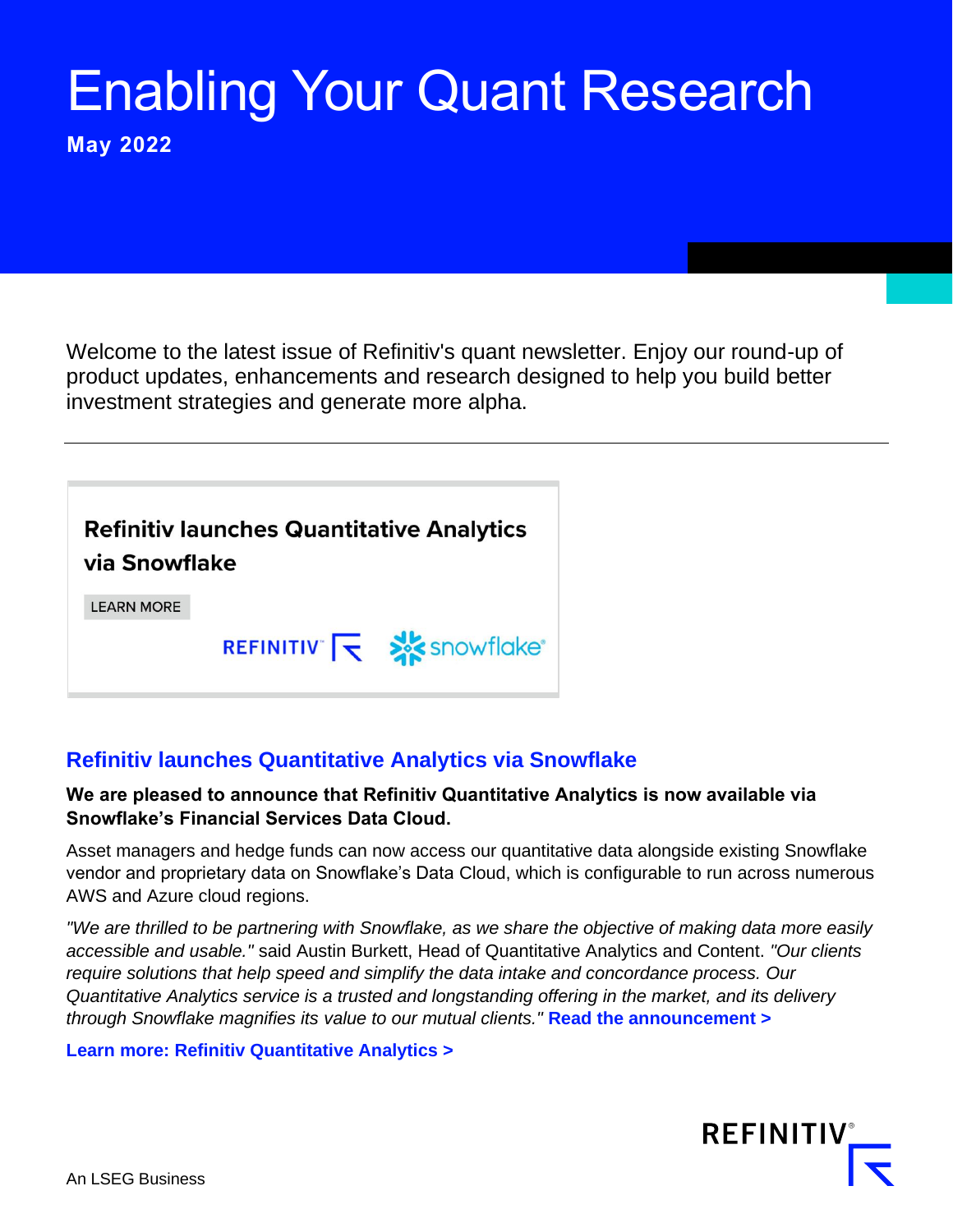

### **[Solving data science challenges with our next-generation API](https://images.marketing.refinitiv.com/Web/LSEG/%7B2868e1b6-8d8a-4038-929d-25839125647c%7D_Refinitiv_Real_Time_Research_API.pdf)**

Data scientists and quants increasingly crave unique sources of high-value text. [Refinitiv Real-Time](https://app.marketing.refinitiv.com/e/er?s=530566577&lid=164308&elqTrackId=E091A36FC061E10F62F12A375CF48911)  [Research API](https://app.marketing.refinitiv.com/e/er?s=530566577&lid=164308&elqTrackId=E091A36FC061E10F62F12A375CF48911) delivers financial research, entity IDs and other advanced metadata on over 1,200 research contributors in a unified data model. Refinitiv Real-Time Research API provides you with:

- One API access point to all entitled research
- Standardized schema and metadata formats across all contributors
- 50+ metadata formats across contributors
- Unique collection of 700+ open access contributed research available without external preapproval

#### **[Learn more: Refinitiv Real-Time Research API >](https://images.marketing.refinitiv.com/Web/LSEG/%7B2868e1b6-8d8a-4038-929d-25839125647c%7D_Refinitiv_Real_Time_Research_API.pdf)**

**Interested in discussing these updates with our team? [Get in touch](https://solutions.refinitiv.com/quant-newsletter-learn-more)**



# **[Volatility and the Sharpe Ratio in COVID-19](https://www.refinitiv.com/en/resources/white-paper/covid-19-impact-on-global-equity-markets)**

Does the low volatility anomaly apply on stock returns during a pandemic? This paper investigates stock returns and the Sharpe Ratio in the United States and other geographic regions for different volatility portfolios for the period of 2020-2021. **[Read the research >](https://www.refinitiv.com/en/resources/white-paper/covid-19-impact-on-global-equity-markets)**



### **[Inflation forecasting: the wisdom of the crowd vs.](https://www.refinitiv.com/perspectives/market-insights/inflation-forecasts-the-wisdom-of-the-crowd-versus-expert-economists/)  [expert economists](https://www.refinitiv.com/perspectives/market-insights/inflation-forecasts-the-wisdom-of-the-crowd-versus-expert-economists/)**

Researchers at MarketPsych, a Refinitiv partner, recently investigated whether up-to-date references to price inflation in news and social media yield better inflation forecasts than the monthly consensus estimates. Their analysis revealed that the media-based forecast is indeed superior to that of the experts. **[Access the analysis >](https://www.refinitiv.com/perspectives/market-insights/inflation-forecasts-the-wisdom-of-the-crowd-versus-expert-economists/)**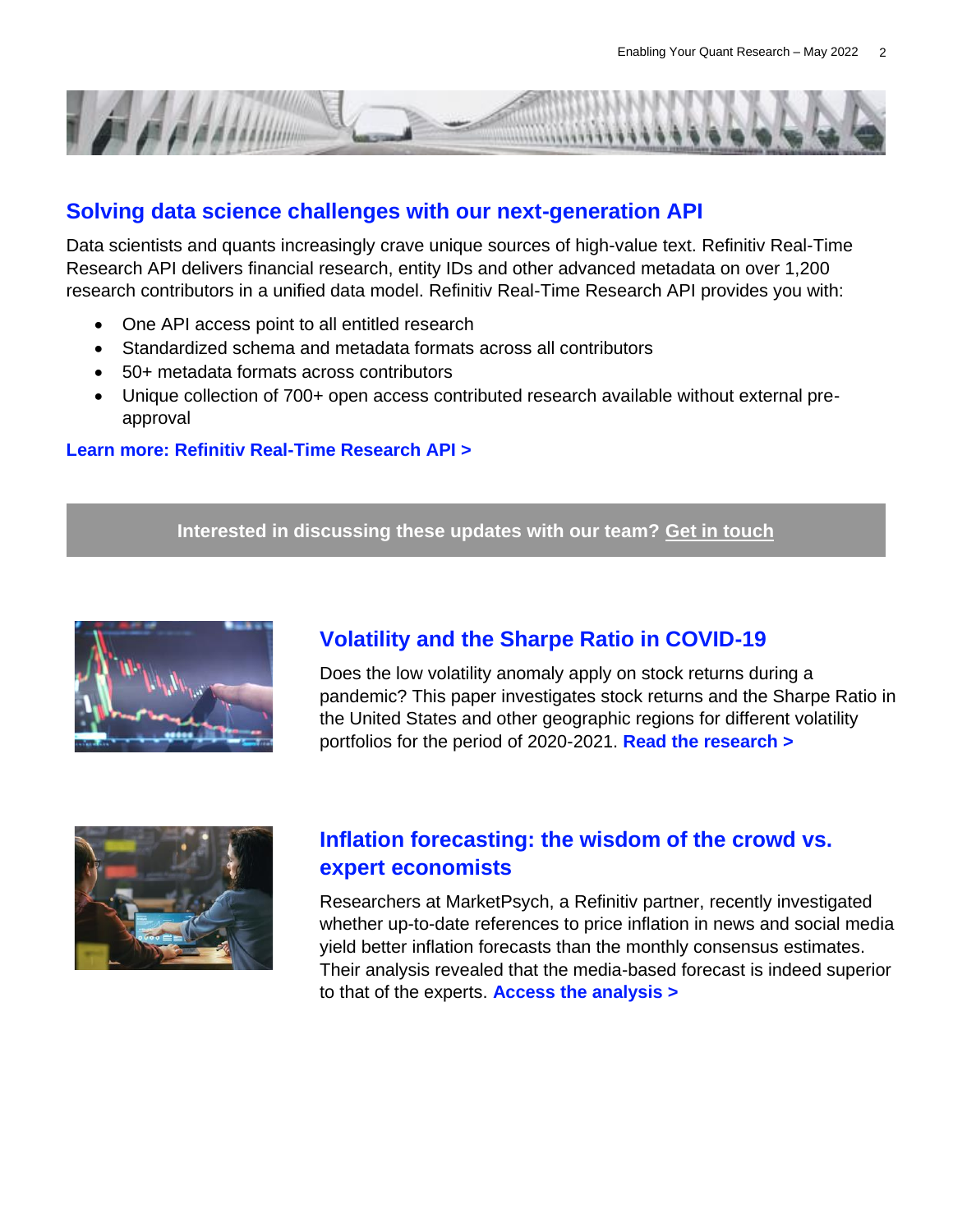

# **[The value of alternative data: the case for media](https://www.refinitiv.com/en/resources/white-paper/the-value-of-alternative-data-and-media-sentiment)  [sentiment](https://www.refinitiv.com/en/resources/white-paper/the-value-of-alternative-data-and-media-sentiment)**

The buzz around alternative data has increased considerably in the financial and investment community. This paper demonstrates the additional value alternative data sets provide to investors and presents a strong case as to why including alternative data in your investment strategies can lead to added wealth for your clients. **[Download the](https://www.refinitiv.com/en/resources/white-paper/the-value-of-alternative-data-and-media-sentiment)  [paper >](https://www.refinitiv.com/en/resources/white-paper/the-value-of-alternative-data-and-media-sentiment)**

# **[Examining the characteristics of momentum in media](https://images.marketing.refinitiv.com/Web/LSEG/%7Bd12df013-17b3-44e2-b9f0-e4dff31bb570%7D_MrketPsych-OptiRisk_Price_Drift_Report_AnthonyLuciani_2022-02-01-compressed.pdf)  [sentiment](https://images.marketing.refinitiv.com/Web/LSEG/%7Bd12df013-17b3-44e2-b9f0-e4dff31bb570%7D_MrketPsych-OptiRisk_Price_Drift_Report_AnthonyLuciani_2022-02-01-compressed.pdf)**

Media reports can have both instantaneous and delayed impacts on stock prices. Research from MarketPsych provides insight into the relationship between price momentum in bull and bear markets across the globe in order to examine media sentiment momentum and future stock prices[.](https://app.marketing.refinitiv.com/e/er?s=530566577&lid=164314&elqTrackId=7075EE5E762A559DF300127B5F2F46AD) **[Review the research >](https://images.marketing.refinitiv.com/Web/LSEG/%7Bd12df013-17b3-44e2-b9f0-e4dff31bb570%7D_MrketPsych-OptiRisk_Price_Drift_Report_AnthonyLuciani_2022-02-01-compressed.pdf)**



# **[Predicting earnings surprises with Refinitiv Workspace](https://www.youtube.com/watch?v=Icd9GZrAYS0&t=59s)**

On a recent webinar, our Director of Fundamental Research, Tim Gaumer, and Senior Rearch Analyst, TJ Dhillon, outlined how equity researchers can use our financial modelling solution, StarMine SmartEstimates, to get ahead during earnings season and identify with greater accuracy companies likely to beat or miss expectations.

Learn about the StarMine SmartEstimate and discover the broader suite of StarMine alpha-generating models and analytics available via our flagship solution, Refinitiv Workspace. **[Watch the recording >](https://www.youtube.com/watch?v=Icd9GZrAYS0&t=59s)**

Our data, your way.

## **[Data available from Refinitiv](https://www.refinitiv.com/en/financial-data)**

Our data, your way. **[Browse our data catalog >](https://www.refinitiv.com/en/financial-data)** and request more details on how to add additional content sets. Jump to:

- **[Real Time Research >](https://www.refinitiv.com/en/financial-data/company-data/broker-market-independent-research/real-time-research)**
- **[StarMine Smart Economics >](https://www.refinitiv.com/en/financial-data/analytics/quantitative-analytics/starmine-smarteconomics)**
- **[StarMine MarketPsych Media Sentiment Model >](https://www.refinitiv.com/en/financial-data/financial-news-coverage/company-news-feeds-analysis/starmine-marketpsych-media-sentiment)**
- **[I/B/E/S Estimates >](https://www.refinitiv.com/en/financial-data/company-data/ibes-estimates)**